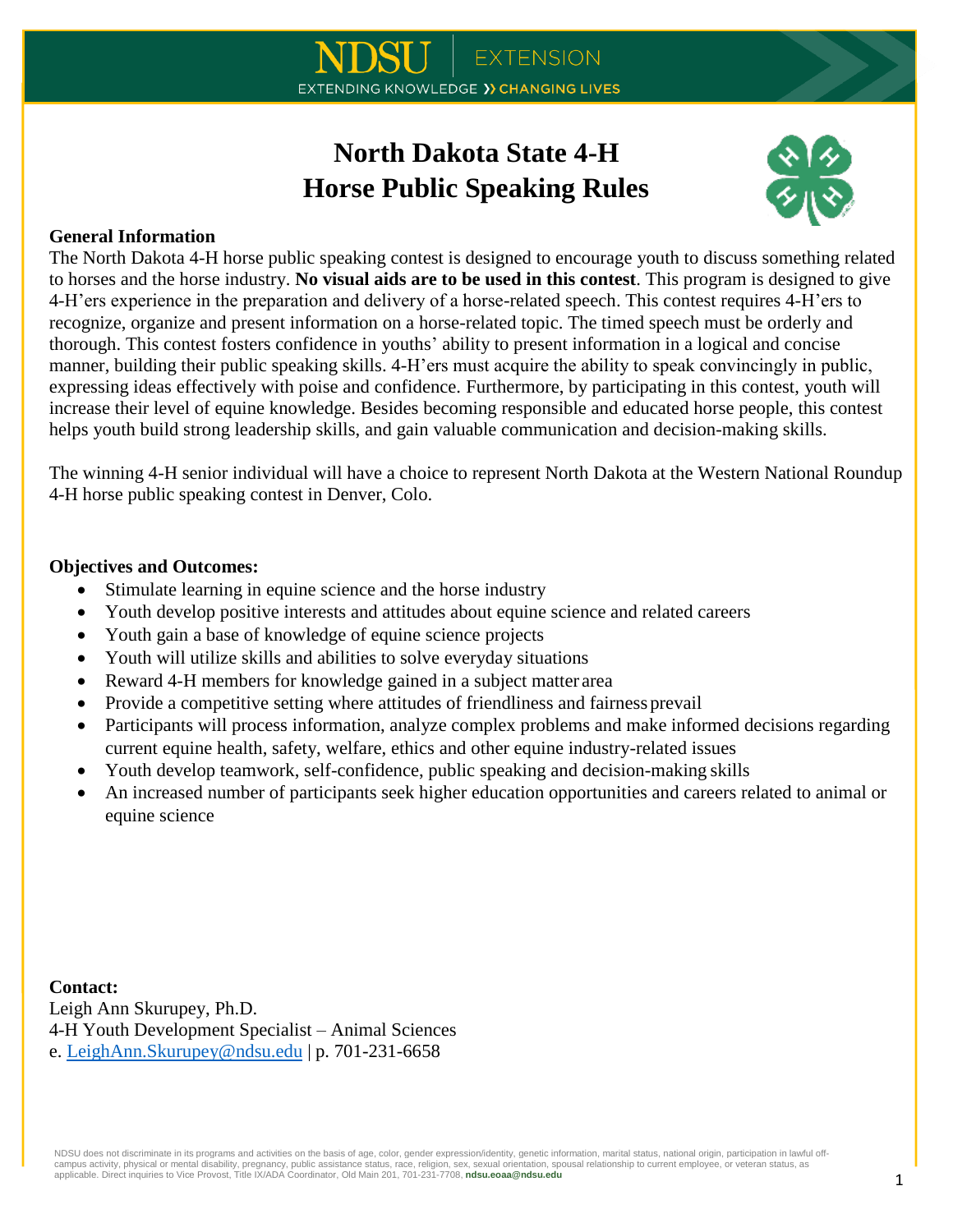## **Preregistration Required**

- 1. Registration will go through 4H-Online.
- 2. Register by late registration date to avoid extra charges. Changes and substitutions may be made at registration on the day of the contest.
- 3. **Lunch is provided; a**dd the number of lunches needed for coaches/chaperones/etc.
- 4. **Registration cost:** \$5\* per individual/team**. \****Costs are subject to change based on expenses that year and the area where contest is hosted*

#### Make checks payable to **4-H Foundation** and send to:

NDSU, ATTN: Holly Halvorson, Dept. 7280 FLC 219. PO Box 6050, Fargo, ND 58108.

#### **Lodging**

If a host hotel is secured, those details will be shared prior to the contest.

**The deadline for the winning state 4-H horse public speaking team to decide to go to nationals: July 1**

#### **Contestants and Eligibility**

- 1. Contestants must be enrolled in North Dakota 4-H (4honline) as a **full-time member** in the county they represent. **Short-term 4-H members are not eligible to compete at the state level**.
- 2. Participants may enter as an individual or as a team. A team consists of two members.
- 3. Contestants in the **senior** division must be 14 to 18 years old as of Dec. 31, 2020. The **junior** division is for members 8 years of age before Sept. 1, 2020, to age 13 as of Dec. 31, 2020.
- 4. Individuals with disabilities are invited to request reasonable accommodations to participate in NDSUsponsored programs and events. To request accommodations, please contact Holly Halvorson at 701-231- 7251 or **[Holly.Halvorson@ndsu.edu](mailto:Holly.Halvorson@ndsu.edu)** two weeks prior to the contest to make arrangements.
- 5. 4-H members are not eligible for this contest if:
	- a. They have judged at the national 4-H horse public speaking contest
	- b. They have participated in official post-secondary (university, college, junior college or technical school) competitive events of a similar nature in the same subject matter area. Neither can they be a member of a post-secondary team undergoing training in preparation of an event.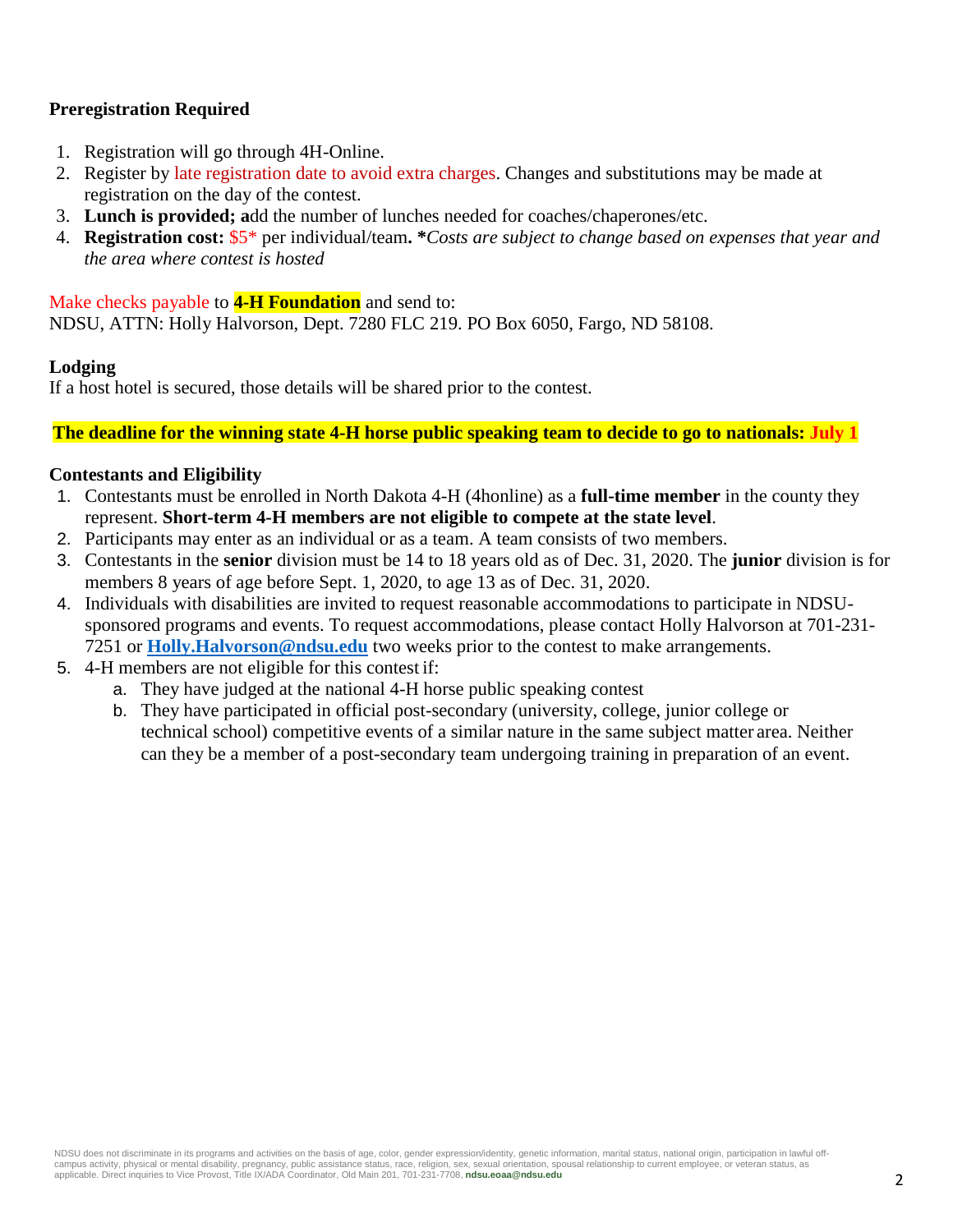#### **Contest Divisions**

Each age division is considered a separate contest and youth may enter one of the following divisions:

**Junior 4-H division:** Youth 8 years of age before Sept. 1, 2020, to age 13 as of Dec. 31, 2020

**Senior 4-H division:** Youth age 14 to 18 as of Dec. 31, 2020, and enrolled in North Dakota 4-H as a fulltime 4-H member (not a short-term member)

- $\checkmark$  The senior first-place individual overall in the state 4-H public speaking contest has the option to represent North Dakota at the Western National Roundup contest in Denver, Colo. The team is awarded \$200 from the North Dakota 4-H Foundation to help with travel expenses. Contestants already must have passed their 14th birthday and may not have reached their 19th birthday as of Jan. 1 of the year in which the national 4-H competitive event is held. However, the state 4-H leader may grant a special authorization to compete for youth with developmental disabilities who exceed the upper age limit.
- **To request funding for the national 4-H public speaking contest**
	- The Extension agent in the county of the representative team will need to write a formal letter to the North Dakota 4-H Foundation director, Penny Dale, [\(Penny.dale@ndsu.edu\)](mailto:Penny.dale@ndsu.edu) and copy the state 4-H animal science specialist at [LeighAnn.Skurupey@ndsu.edu](mailto:LeighAnn.Skurupey@ndsu.edu) on the email as well. Request funds for \$200. **Include**: who the 4-H Foundation should write the check to, where to mail the check, the names of those competing on the team, and the name and date of the national event.

County agents and coaches are responsible for determining the age and member eligibility of participants in the state 4-H contest from their respective clubs.

#### **Dress Code**

Participants shall follow the 4-H dress code: 4-H members must be dressed neatly and wear a solid white, yellow, gray or green shirt with the 4-H emblem on the front. **County names or other affiliation should not be worn at the state contest to avoid bias.** The clover may be imprinted, screened or attached with an adhesive (if clovers are pinned to the shirt, use multiple pins and place pins discreetly underneath the chevron). Failure to comply will result in the deduction of **25 points** from the individual or team score. 4-H members are asked to stay in official dress until completion of awards.

#### **Number of Teams**

Should the contest grow quicker than expected, counties may be limited to one team or individual per age division to conduct the contest in a reasonable time frame. If your county has more than one team, register them and we will follow up if necessary to reduce the number of teams.

#### **Contest Guidelines**

4-H Western National Roundup rules will apply. Local managers may modify rules and procedures as needed to conduct the event in the allowed time.

- 1. No electronic devices (phones, tablets, computers, etc.) will be allowed during the contest.
- 2. The subject matter must pertain to the horse industry. Speeches not appropriately related to the horse industry can be disqualified at the discretion of the judge(s).
- 3. **No visual aids,** including handouts such as bibliographies or pamphlets, **may be used**. Contestants will be disqualified for using any visual aid, including handouts, prior to, during and after the speech.
- 4. **Contestants may use notes**. However, **excessive use of notes may be counted** against the contestant. This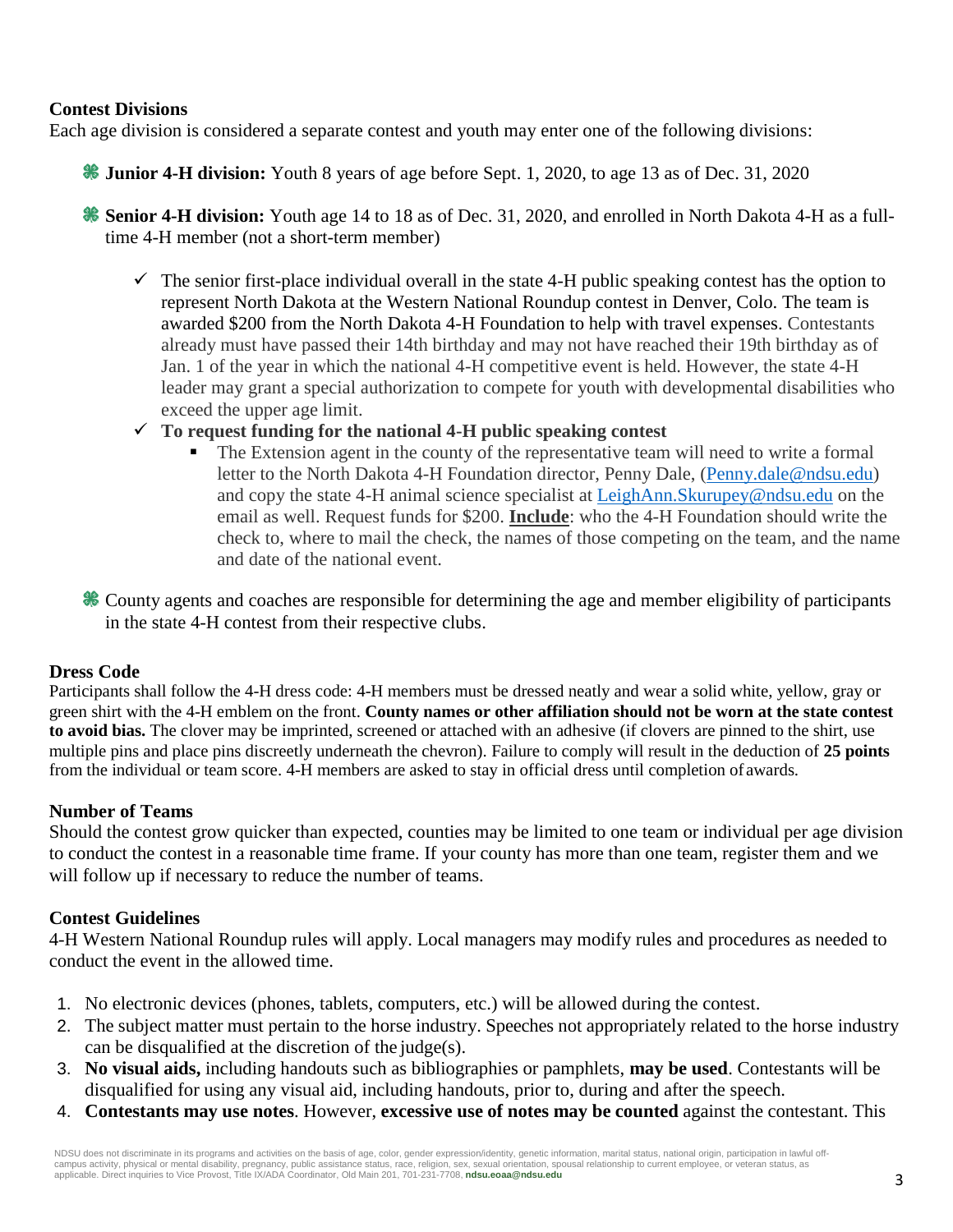will be at the discretion of the judges.

- 5. Speeches should be original and constructed and delivered by 4-H'ers. Any form of plagiarism is strictly prohibited. Plagiarism can include copying parts of a speech or presentation previously presented by another youth or individual, and using text, phrases, photos or diagrams from and articles, videos, books, movies or other published work without giving credit to the author. Competitors' resource citation should be specific, accurate and honest. If contest officials confirm plagiarism, the contestant automatically will be placed last, with a notation on the scorecard to reflect such infraction.
- 6. A public address system will not be used in the contest.
- 7. During the competition, the contestants may introduce themselves by name, county and speech topic.
- 8. Speeches should be **seven to 10** minutes in length for the **senior** division or **three to five** minutes for the **junior** division. Three points will be deducted from the total score on each judge's score sheet for every minute (or fraction of a minute) less than seven minutes or more than 10 minutes for seniors. One point will be deducted from the total score on each judge's score sheet for every minute (or fraction of a minute) less than three minutes or more than five minutes for juniors. After the individual or team has been introduced by the superintendent, the time will start once the contestant(s) begin(s) to speak.
- 9. Contestants should cite their major reference materials at the end of the presentation. This time will not be counted in the allotted time.
- 10. Only the judge(s) may ask questions of the contestant. Question time will not be counted in the allotted time. Contestant should repeat the question and then answer it.
- 11. Contestant order will be determined by a random drawing and announced at the beginning of the event.
- 12. No coaching from parents or coaches is allowed during the presentation. Once the individuals have started their speech, they may not receive assistance from any coach, parent, audience member or other person. The penalty for violating this rule is disqualification.
- 13. The judge's scores are final.
- 14. Ties will be broken by first the judges' accumulated delivery score, second by the judges' accumulated organization score and third on content and accuracy scores.
- 15. Judges will consider the questions listed under each section of the following scorecard.

# **Officials**

- 1. **Moderator:** The moderator helps line up the next presenter/speaker to keep the contest running smoothly and efficiently. This individual allows the judge time to evaluate and make comments before the next participant begins.
- 2. **Judge:** A judge can be anyone with a strong background in the subject matter of the equine industry. The judge will evaluate the participants based on the scorecard criteria, being fair and consistent across all participants.
- 3. **Timekeeper:** The timekeeper will monitor elapsed time for each timed event and will indicate to the moderator when time has expired.

## **Awards**

Ribbons will be given to the top five individuals in each division.

# **Equipment**

Equipment that is needed must be brought by the contestant.